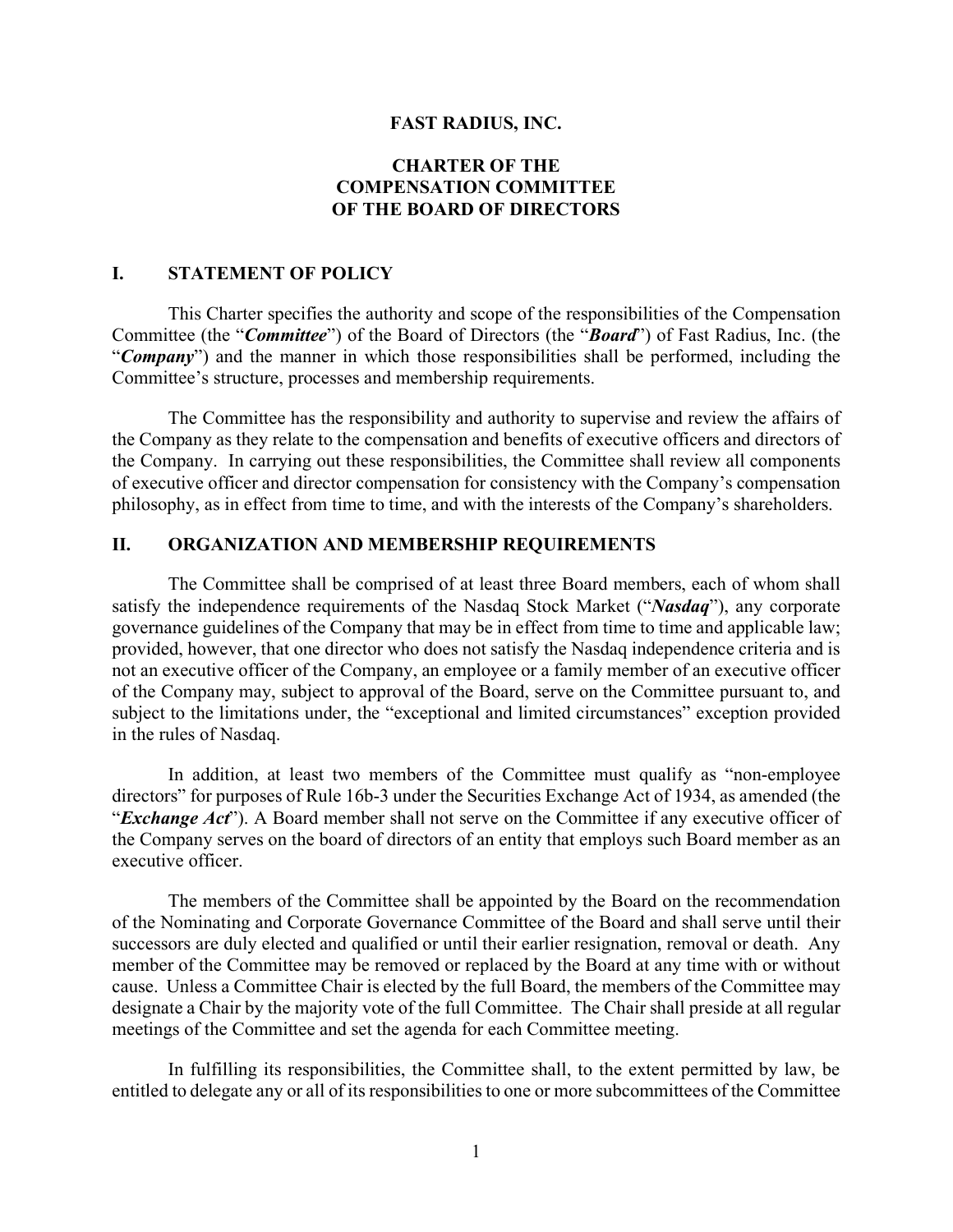comprised of one or more members of the Committee. To the extent necessary to comply with Rule 16b-3 under the Exchange Act, the "non-employee directors," acting as a subcommittee, shall have authority to act on behalf of the Committee.

The Committee shall have the authority to obtain advice or assistance from compensation consultants, independent legal counsel, accounting or other advisors as appropriate to perform its duties hereunder. Without limiting the generality of the foregoing, the Committee shall have sole authority to retain or obtain the advice of any compensation consultant, independent legal counsel or other advisor to assist the Committee in the performance of its duties and shall be directly responsible for the appointment, compensation and oversight of the work of any compensation consultant, independent legal counsel or other advisor. Prior to selecting, or receiving advice from, any advisor, the Committee shall consider the independence of such advisor based on any applicable criteria specified by the SEC and Nasdaq, including Nasdaq Rule 5605(d)(3) (or any successor rule); provided, however, that the Committee shall not be prohibited from obtaining advice from advisors that it determines are not independent. The Company shall provide appropriate funding, as determined by the Committee, for payment of reasonable compensation to any consultant, legal counsel or other advisor retained by the Committee to assist it in performing its duties hereunder.

#### **III. MEETINGS AND COMMITTEE ACTION**

The Committee shall meet as often as it deems necessary to fulfill its responsibilities hereunder, but not less frequently than four times each year. The Committee may request that any employee of the Company attend any of its meetings or meet with any Committee member or any consultant or advisor to the Committee. The Committee shall meet at least annually with the Company's chief executive officer and such other senior executives of the Company as the Committee deems appropriate; provided, however, that the chief executive officer may not be present during deliberations or voting regarding his or her compensation. The Committee shall meet periodically in executive session without the presence of management.

Formal action to be taken by the Committee shall be by the affirmative vote of at least a majority of the members present (in person or by telephone conference call) at a meeting at which a quorum is present or by unanimous written consent. A quorum shall consist of at least a majority of the members of the Committee. Any actions taken by the Committee during any period in which one or more of the members fail for any reason to meet the membership requirements set forth above shall still constitute duly authorized actions of the Committee for all corporate purposes. The Committee shall maintain written minutes of its meetings, which minutes shall be filed with the minutes of the meetings of the Board.

#### **IV. AUTHORITY AND RESPONSIBILITIES**

The Committee shall have the following authority and responsibilities, subject to such modification and additional authority as the Board may approve from time to time:

• Periodically review and advise the Board concerning the Company's overall compensation philosophy, policies and plans, including a review of both regional and industry compensation practices and trends.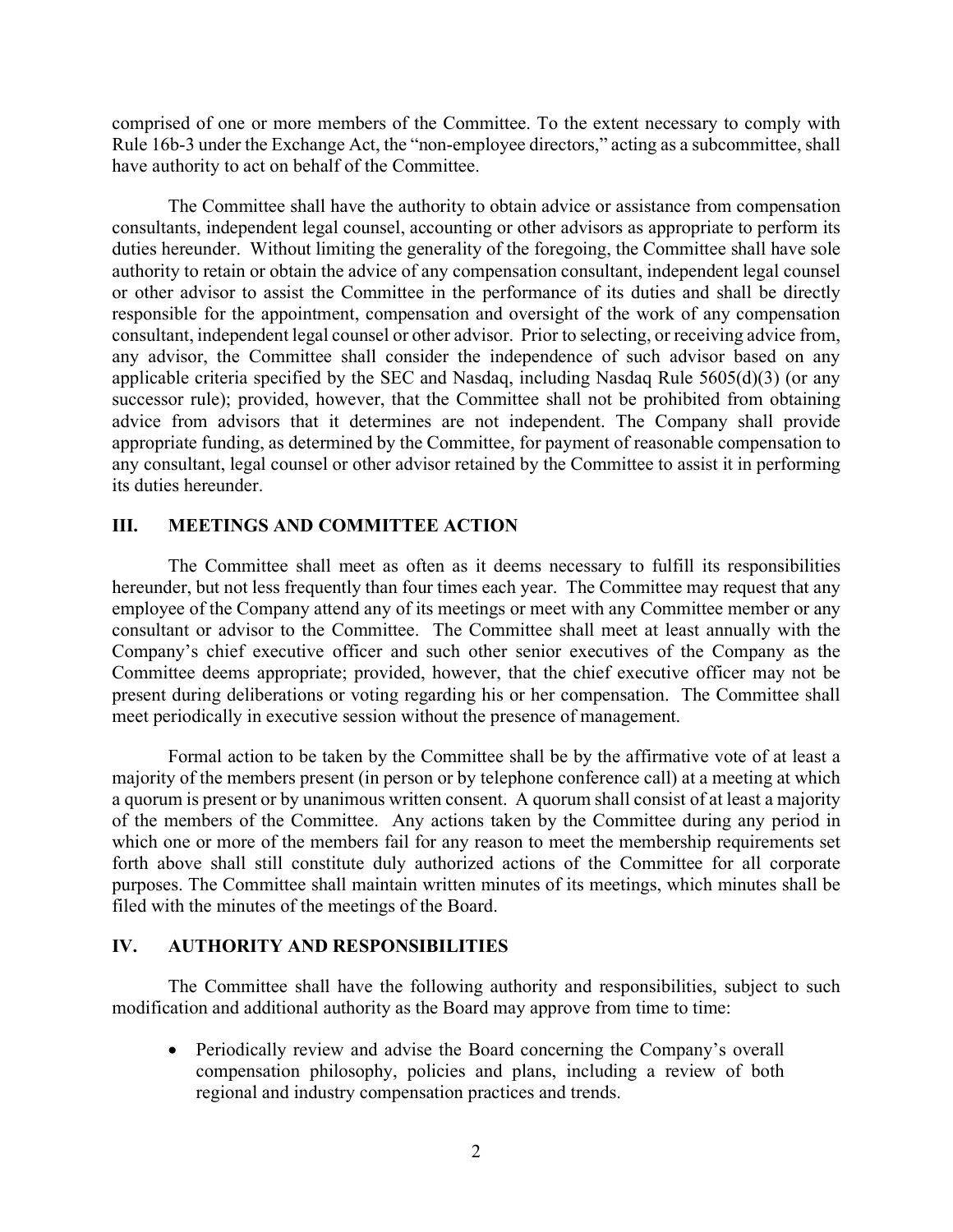- Identify any peer group of companies to be used for comparison purposes in connection with any review of executive officer compensation.
- Review and make recommendations to the Board regarding all compensation of the Company's chief executive officer and review and approve all compensation of the Company's other executive officers (in each case, including but not limited to salary, bonus, incentive compensation, equity awards, benefits and perquisites). In reviewing and making recommendations regarding executive compensation, the Committee shall consider the results of the most recent shareholder advisory vote on executive compensation required by Section 14A of the Exchange Act, if and when applicable.
- Review and make recommendations to the Board regarding director compensation and benefits for service on the Board and Board committees.
- Make recommendations to the Board regarding the establishment and terms of the Company's incentive compensation plans and equity-based plans and administer such plans.
- Recommend to the Board stock ownership guidelines for the Company's executive officers and non-employee directors, and periodically assess such guidelines and recommend revisions, as appropriate.
- Approve grants of options and other equity awards to all employees and executive officers, other than to the Company's chief executive officer, and members of the Board under the Company's equity compensation plans, subject to and in accordance with the terms of such plans and such procedures or guidelines with respect to the grant of equity awards as may be adopted from time to time by the Board.
- Approve grants of options and other equity awards to all other eligible individuals under the Company's equity compensation plans, subject to and in accordance with the terms of such plans and such procedures or guidelines with respect to the grant of equity awards as may be adopted from time to time by the Board.
- Make recommendations to the Board regarding compensation-related matters outside the ordinary course, including but not limited to employment agreements, severance or change-in-control plans or arrangements, and all material amendments thereto.
- Make recommendations to the Board regarding all employee benefit plans for the Company.
- Periodically review and advise the Board concerning both regional and industry-wide compensation practices and trends in order to assess the adequacy and competitiveness of the Company's compensation programs for